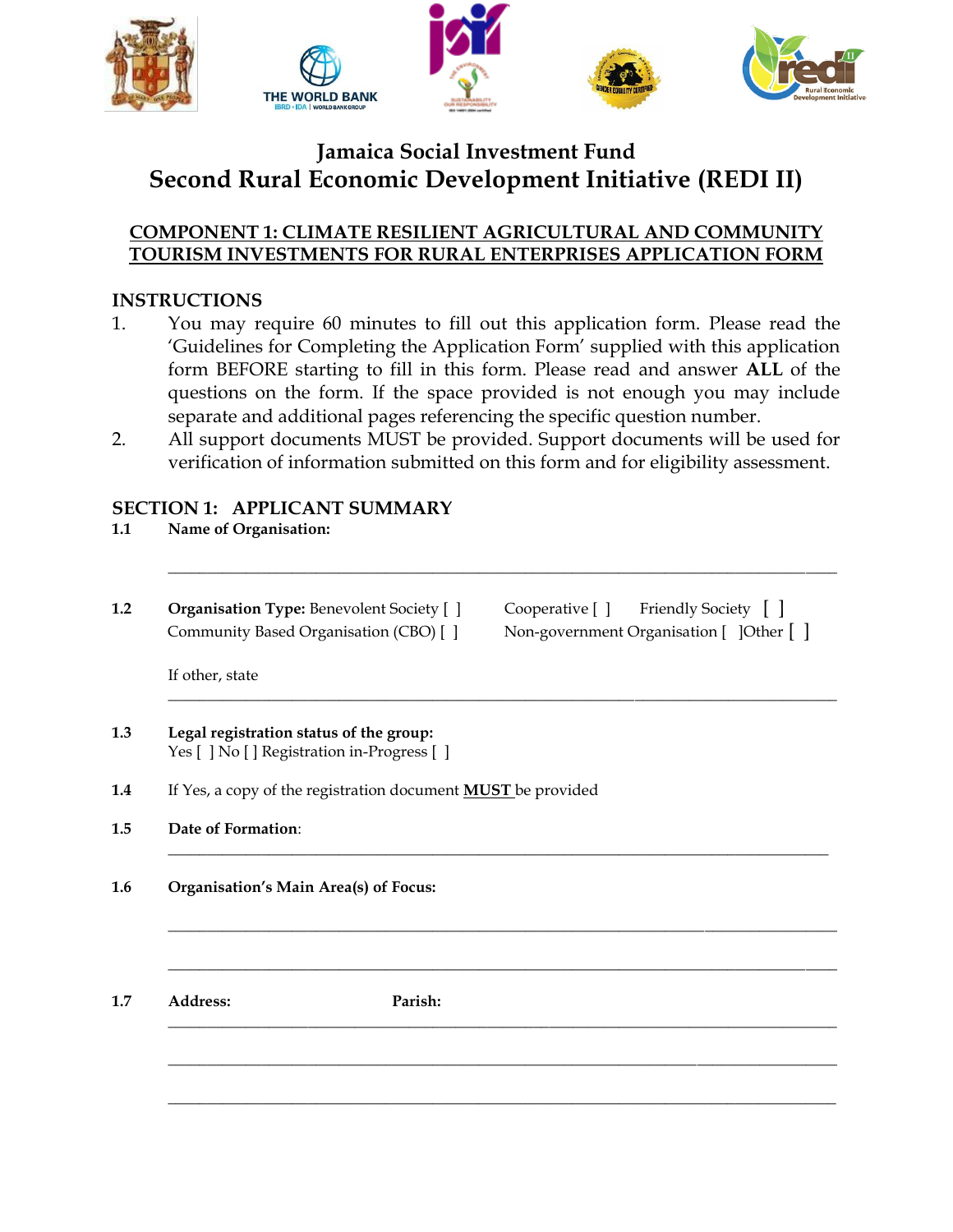#### $1.8$ Mailing Address if different from above

|      | application further)                                                                             | (Please note that this will be our primary method of contact and <b>MUST</b> be accurate in order to process the |  |  |
|------|--------------------------------------------------------------------------------------------------|------------------------------------------------------------------------------------------------------------------|--|--|
| 1.9  |                                                                                                  |                                                                                                                  |  |  |
|      |                                                                                                  |                                                                                                                  |  |  |
|      |                                                                                                  |                                                                                                                  |  |  |
|      |                                                                                                  |                                                                                                                  |  |  |
| 1.10 |                                                                                                  |                                                                                                                  |  |  |
|      |                                                                                                  |                                                                                                                  |  |  |
|      |                                                                                                  |                                                                                                                  |  |  |
|      |                                                                                                  |                                                                                                                  |  |  |
| 1.11 |                                                                                                  |                                                                                                                  |  |  |
|      | <b>SECTION 2: PROJECT INFORMATION</b>                                                            |                                                                                                                  |  |  |
| 2.1  | <b>Project Description</b> (please provide a short description of the proposed project activity) |                                                                                                                  |  |  |
|      |                                                                                                  |                                                                                                                  |  |  |
|      |                                                                                                  |                                                                                                                  |  |  |
|      |                                                                                                  |                                                                                                                  |  |  |
| 2.2  | to achieve by doing this project).<br>1.                                                         | List the Objectives of the project (Simple statement or statements describing what the group would like          |  |  |
|      | 2.                                                                                               |                                                                                                                  |  |  |
|      | 3.                                                                                               |                                                                                                                  |  |  |
|      | 4.                                                                                               |                                                                                                                  |  |  |
|      |                                                                                                  |                                                                                                                  |  |  |

<sup>1</sup> Applications for motor vehicles, trucks and such equipment are not applicable for funding.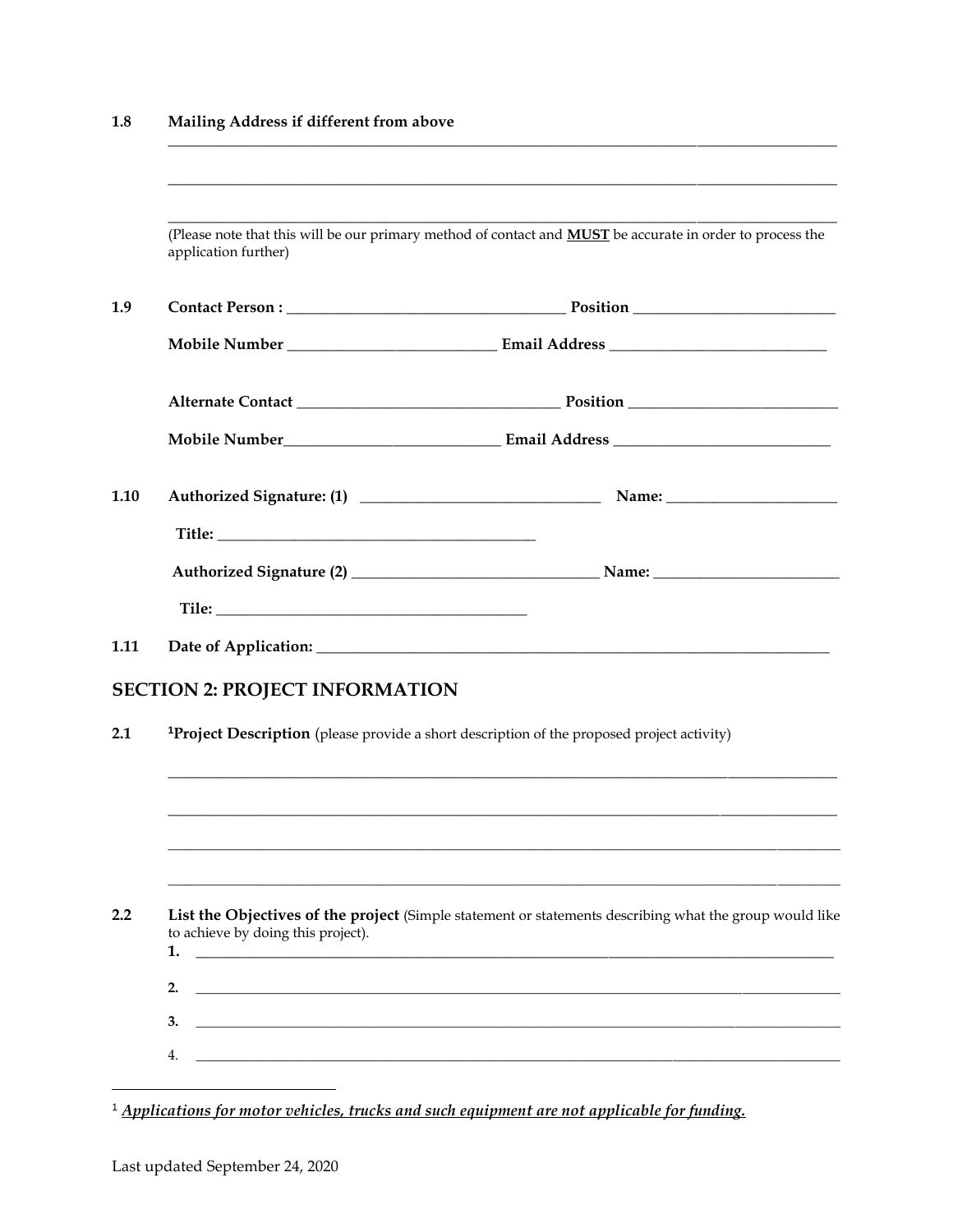- **2.3 Is this proposed project (a) new** [ ] **or, (b) part of an ongoing effort** [ ]
- **2.4 What is the estimated total cost (JMD) for this project?**

**\_\_\_\_\_\_\_\_\_\_\_\_\_\_\_\_\_\_\_\_\_\_\_\_\_\_\_\_\_\_\_\_\_\_\_\_\_\_\_\_\_\_\_\_**

**\_\_\_\_\_\_\_\_\_\_\_\_\_\_\_\_\_\_\_\_**

- **2.5 How much money (JMD) are you requesting for this project?**
- **2.6 Please indicate what your start up income and expenditure is expected to be for the first year of the proposed project. If the space provided is not enough you may include separate and additional pages referencing the specific question number.**

| Description                           | Cost |
|---------------------------------------|------|
|                                       |      |
| <b>Sources of Capital</b>             |      |
|                                       |      |
|                                       |      |
|                                       |      |
|                                       |      |
| <b>Total Source of Funds</b>          |      |
|                                       |      |
| <b>Start-up expenses for 6 months</b> |      |
|                                       |      |
|                                       |      |
|                                       |      |
|                                       |      |
| Total Start-up Expenses               |      |

**\_\_\_\_\_\_\_\_\_\_\_\_\_\_\_\_\_\_\_\_\_\_\_\_\_\_\_\_\_\_\_\_\_\_\_\_\_\_\_\_\_\_\_\_\_\_\_\_\_\_\_\_\_\_\_\_\_\_\_\_\_\_\_\_\_\_\_\_\_\_\_\_\_\_\_\_\_\_\_\_\_\_\_\_\_\_**

**\_\_\_\_\_\_\_\_\_\_\_\_\_\_\_\_\_\_\_\_\_\_\_\_\_\_\_\_\_\_\_\_\_\_\_\_\_\_\_\_\_\_\_\_\_\_\_\_\_\_\_\_\_\_\_\_\_\_\_\_\_\_\_\_\_\_\_\_\_\_\_\_\_\_\_\_\_\_\_\_\_\_\_\_\_\_**

**\_\_\_\_\_\_\_\_\_\_\_\_\_\_\_\_\_\_\_\_\_\_\_\_\_\_\_\_\_\_\_\_\_\_\_\_\_\_\_\_\_\_\_\_\_\_\_\_\_\_\_\_\_\_\_\_\_\_\_\_\_\_\_\_\_\_\_\_\_\_\_\_\_\_\_\_\_\_\_\_\_\_\_\_\_\_**

**2.7 Who are your customers** (provide name of business/person/contact #)**?** 

| 2.8 | Do you have evidence of firm interest from potential buyers i.e. letters of support?                                                                  |  |  |  |
|-----|-------------------------------------------------------------------------------------------------------------------------------------------------------|--|--|--|
|     | $\mathbf{No} \begin{bmatrix} \end{bmatrix}$ Yes $\begin{bmatrix} \end{bmatrix}$ (please attach)                                                       |  |  |  |
| 2.9 | Approximately how many persons are expected to be employed from this project?<br>New permanent employment: Male ________ Female _______ Total _______ |  |  |  |
|     | New temporary employment: Male __________ Female _________ Total                                                                                      |  |  |  |
|     | Permanent employment sustained: Male ______ Female ______ Total ________                                                                              |  |  |  |
|     | Temporary employment sustained: Male ________ Female ________ Total_                                                                                  |  |  |  |

**2.10 How will the wider community participate in the project? No participation expected [ ] Provide raw material [ ] Workers [ ]**

**Other (specify) \_\_\_\_\_\_\_\_\_\_\_\_\_\_\_\_\_\_\_\_\_\_\_\_\_\_\_\_\_\_\_\_\_\_\_\_\_\_\_\_\_\_\_\_\_\_\_\_\_\_\_\_\_\_\_\_\_\_\_\_\_\_\_\_\_\_**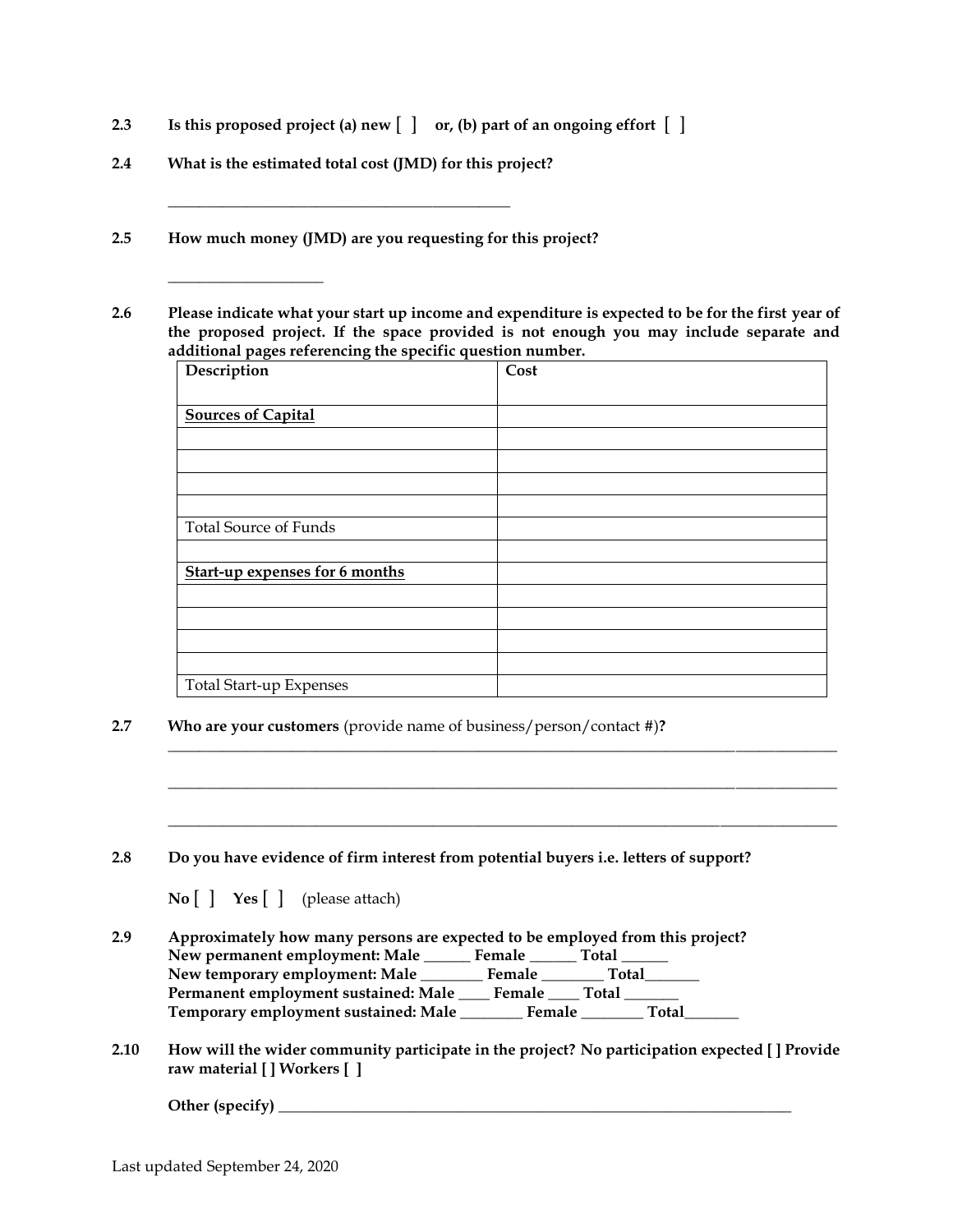**2.11 JSIF requires 5% to 60% cash contribution. Please indicate the means by which the group will provide this requirement (please attach bank statements as of January 1, 2020 up to the date of application)**

|      | 2.12 [ ] Commercial Bank:                                                                                                                                          |  |  |
|------|--------------------------------------------------------------------------------------------------------------------------------------------------------------------|--|--|
|      |                                                                                                                                                                    |  |  |
|      |                                                                                                                                                                    |  |  |
|      | 2.13   Credit Union:                                                                                                                                               |  |  |
|      | NAME                                                                                                                                                               |  |  |
|      |                                                                                                                                                                    |  |  |
|      |                                                                                                                                                                    |  |  |
|      | 2.14 [ ] OTHER:                                                                                                                                                    |  |  |
|      |                                                                                                                                                                    |  |  |
|      |                                                                                                                                                                    |  |  |
| 2.15 | What are the potential positive and negative consequences on the environment?<br>(Positive: e.g. Water harvesting/water conservation, soil conservation, renewable |  |  |

**(absolute: e.g. Water of the extending conservation, renewable technologies,**  $\epsilon$ **land restoration, etc. Negative: e.g. Land/soil degradation, pollution, greenhouse gas emissions) Positive or Negative**

## **2.16 Please Note: LAND TENURE**

The project cannot help to finance the purchase of land. If JSIF is to assist with a project that involves use of land, you must state exactly what the land ownership/lease arrangements are. Please attach copies (not originals) of land titles or lease agreements. If JSIF is to construct a building the group must own or have a lease for the property of not less than 49 years a lower tenure may be considered based on the type of infrastructure.

JSIF does NOT consider building projects where land tenure is not confirmed to the community requesting the project.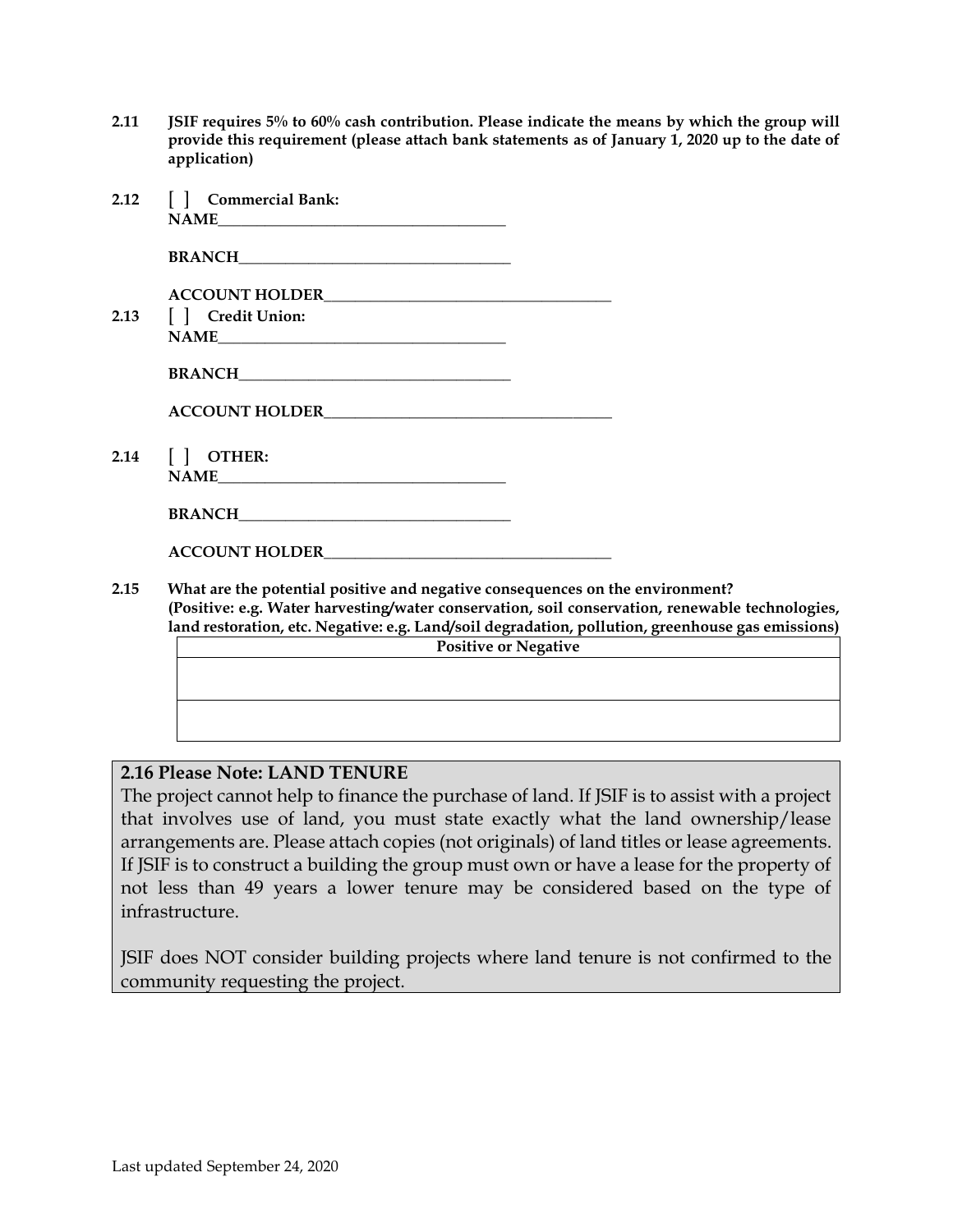## **SECTION 3: GROUP PROFILE**

| Name | Position of<br>Executive | Gender | Age | Number of<br>years served<br>in this<br>position | Other<br>contact info<br>(email or<br>address) | Telephone<br>number: |
|------|--------------------------|--------|-----|--------------------------------------------------|------------------------------------------------|----------------------|
|      |                          |        |     |                                                  |                                                |                      |
|      |                          |        |     |                                                  |                                                |                      |
|      |                          |        |     |                                                  |                                                |                      |
|      |                          |        |     |                                                  |                                                |                      |

#### **3.1 Describe your Group's Executive Committee**

## **3.2 How many members are in the group** (excluding the Executive)**?**

| <b>Age Groups</b>     | <b>Males</b> | <b>Females</b> | <b>Total</b> |
|-----------------------|--------------|----------------|--------------|
| Up to 30 years        |              |                |              |
| Greater than 30 years |              |                |              |
| <b>Subtotal</b>       |              |                |              |

#### **3.3 Please state if there are persons with disabilities (PWDs) and indicate how many.**

#### **3.4 What do most people in your group do to earn a living?**

**\_\_\_\_\_\_\_\_\_\_\_\_\_\_\_\_\_\_\_\_\_**

| <b>Economic Activity of Group Members</b> |              |                                   |              |  |
|-------------------------------------------|--------------|-----------------------------------|--------------|--|
|                                           | # of members |                                   | # of members |  |
| Farming                                   |              | Fishing                           |              |  |
| Tour guide                                |              | <b>Higgler</b> or Transportation  |              |  |
| <b>Business manager</b>                   |              | Employee in tourism or enterprise |              |  |
| <b>Business owner</b>                     |              | Unskilled labor                   |              |  |
| Office, Clerical or<br>accounting work    |              | Unemployed                        |              |  |
| Domestic or hotel<br>worker               |              | Other (specify)                   |              |  |
| <b>Teacher</b>                            |              | Other (specify)                   |              |  |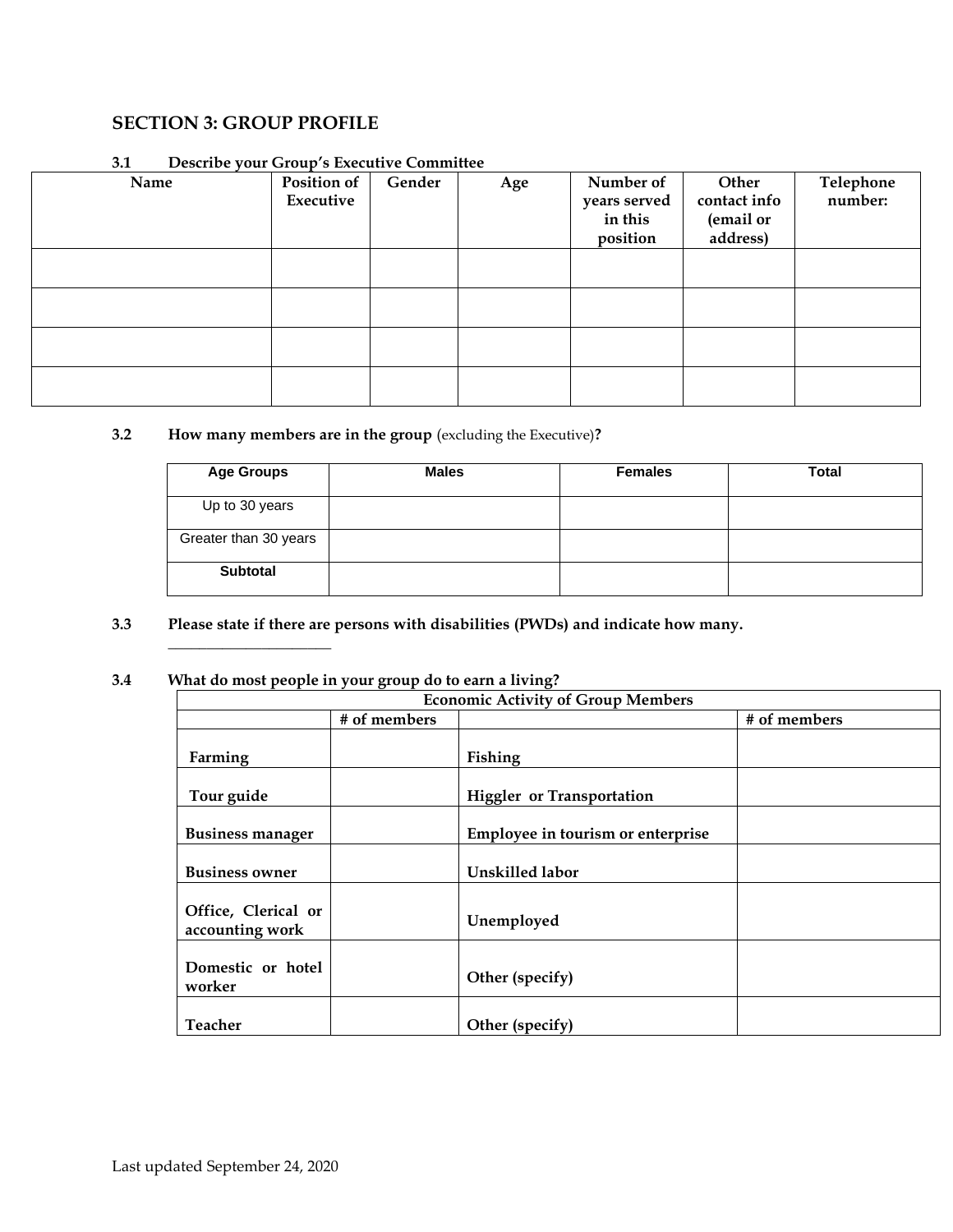#### **3.5 Who will manage the project?**

| Key persons | Main responsibilities |
|-------------|-----------------------|
|             |                       |
|             |                       |
|             |                       |
|             |                       |
|             |                       |
|             |                       |
|             |                       |
|             |                       |
|             |                       |
|             |                       |

**3.6 What major physical assets does the group own, lease, or have clear access to and what is the approximate value** (list only if more than J\$ 80,000)**?**

| <b>Main Asset Items</b> | Approximate Value (J\$) |
|-------------------------|-------------------------|
|                         |                         |
|                         |                         |
|                         |                         |
|                         |                         |
|                         |                         |

- **3.7 Does the group have a Business Plan for the proposed project? Yes** [ ] **, if yes, when was it prepared \_\_\_\_\_\_\_\_\_\_\_\_\_\_\_\_\_\_\_\_\_\_\_\_ No** [ ]
- **3.8 Does the Group prepare annual financial statements? Yes** [ ] **No** [ ]
- **3.9 If yes please attach a copy of the last statement** (audited or unaudited)
- **3.10 Does the Group hold Annual General Meetings? Yes** [ ] **No** [ ]
- **3.11** (If yes, please attach a copy of the Minutes)
- **3.12 Does the Group hold other regular meetings more than once per year? Yes** [ ] **No** [ ]
- **3.13** (If yes, please attach a copy of the last two (2) meetings minutes)
- **3.14 Does the group have any member/s with the technical experience needed to manage the implementation of the proposed project? No [ ] Yes [ ] If yes, state experience:**
- **3.15 Does the group or any of its members have any experience managing a small business No [ ] Yes [ ] If yes, state experience:**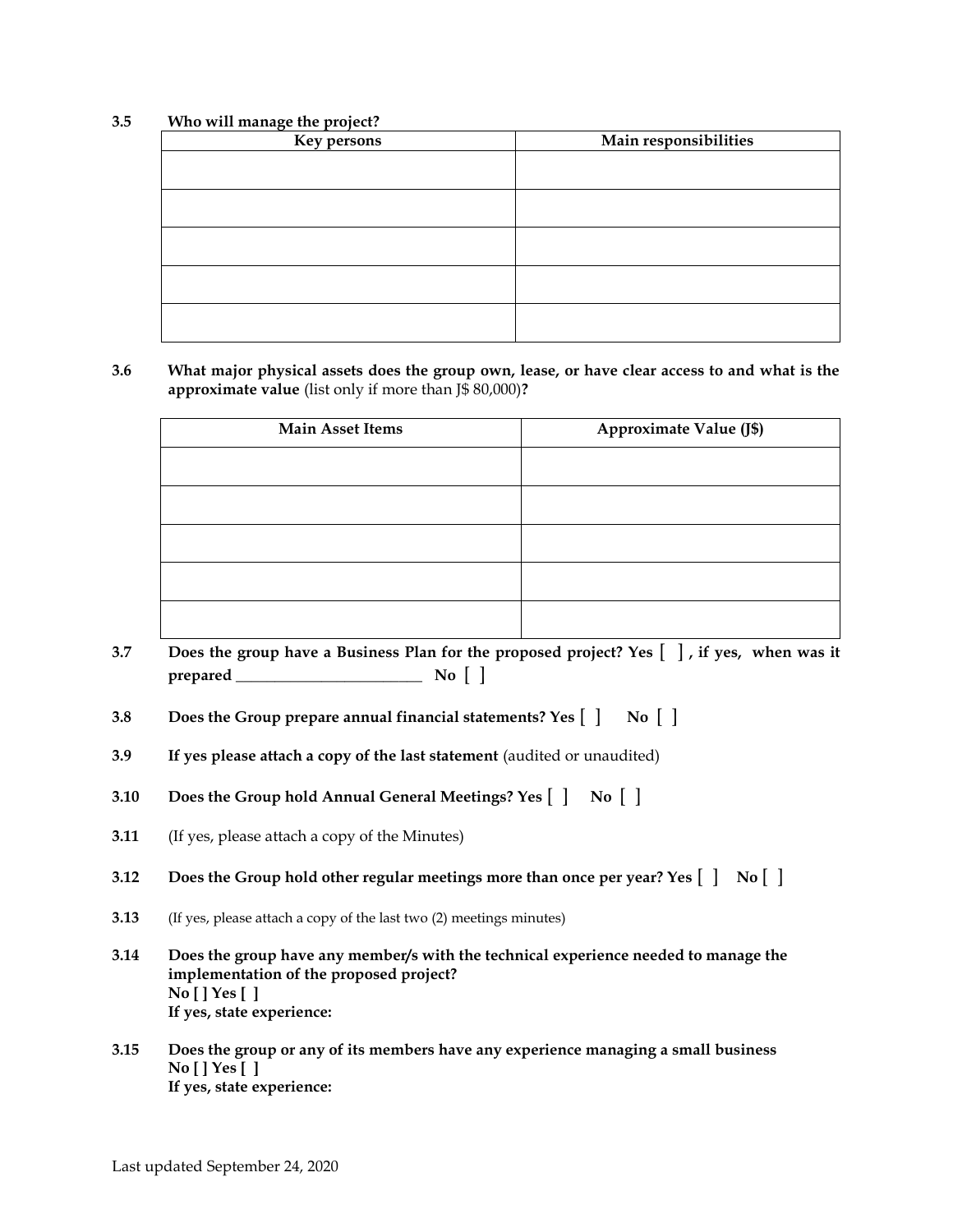|    | Has the group implemented any other projects in the last 5 years? No [ ] Yes [ ]<br>(If yes, please provide brief information below) |  |  |  |
|----|--------------------------------------------------------------------------------------------------------------------------------------|--|--|--|
|    |                                                                                                                                      |  |  |  |
|    |                                                                                                                                      |  |  |  |
|    |                                                                                                                                      |  |  |  |
| 2. |                                                                                                                                      |  |  |  |
|    |                                                                                                                                      |  |  |  |
|    |                                                                                                                                      |  |  |  |

**3.17 Name any Organisation / Group / Person that is presently working with your group**

| Name of Organization/Group/Person | How is this Organisation/Group/Person helping |
|-----------------------------------|-----------------------------------------------|
|                                   |                                               |
|                                   |                                               |
|                                   |                                               |
|                                   |                                               |
|                                   |                                               |
|                                   |                                               |
|                                   |                                               |
|                                   |                                               |

### **SECTION 4: OTHER**

**4.1 How did you hear about the REDI project?**

**Radio [ ] Television [ ] Newspaper [ ] JSIF's website [ ] Social media [ ] RADA [ ] TPDCO [ ]**

**SDC [ ] Brochure [ ] Other \_\_\_\_\_\_\_\_\_\_\_\_\_\_\_\_\_\_\_\_\_\_\_**

**4.2 How are you going to submit this application?**

**(a) Email [ ] (b) Hand Delivery [ ] (c) RADA [ ] (d) TPDCO [ ] (e) SDC [ ]**

**(f) Mail [ ] (g) JSIF's website [ ]**

**4.3 Did you receive any assistance from RADA or TPDCo to complete this application form?**

**(a) Yes, TPDCo [ ] (b) Yes, RADA [ ]**

**(c) Other [ ] Specify:**